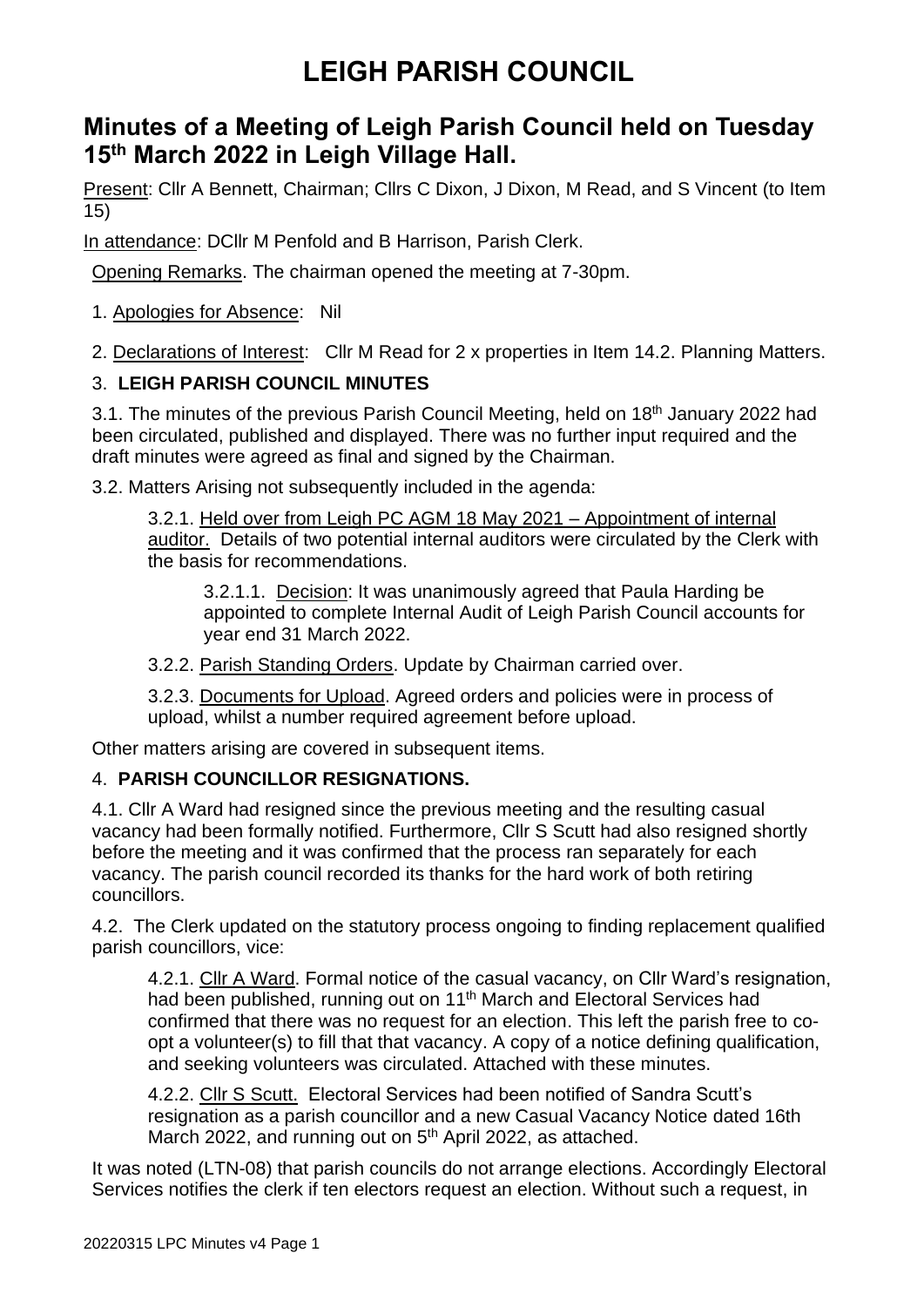response to Cllr Scutt's resignation, Leigh parish is then free to continue to co-opt a second councillor to fill the second vacancy. This is without pre-empting any outcome about filling the vacancy, due before the next AGM/council meeting 17 May 2022.

### 5. **FUTURE PARISH COUNCIL MEETINGS**

5.1. Revised Meeting Dates. The Chairman proposed that Leigh parish council meetings might be moved to the second Tuesday of alternate months, starting as at Tuesday 12<sup>th</sup> July 2022. This will permit timely inclusion of the Chairman's parish council updates in the Wriggle Valley Magazine for the publication deadline.

5.2. Revised Times of Meetings. Councillors were asked to consider an earlier start time for meetings, currently 7-30pm, to avoid late finishes. Standing orders advise meetings no longer than 2 hours. 6-30 pm was suggested, a later time permitted inclusion of those working whilst still being finished by 9pm iaw the two hours of Standing Orders. After discussion it was proposed that Leigh parish council meetings should start at 7pm, commencing with the July 2022 meeting. It was also agreed that the impact of change would remain under review.

5.3. Decision: It was decided that Leigh Parish Council meetings from Tuesday 12 July 2022 would be held on  $2<sup>nd</sup>$  Tuesday of 'uneven' alternate months, and that they would commence at 7pm. **Proposer Cllr A Bennett Seconded Cllr C Dixon**.

5.4. Parish Clerk to revise and confirm Leigh Village Hall bookings accordingly.

#### 6. **FINANCES OVERVIEW:**

The accounts reconciled spreadsheet, using statement as at end February 2022 – to be circulated before meeting

6.1. Update on forecast for current FY2021/22. It was noted that the footpath gates included in the budget had not been fitted or invoiced. The parish would need to define what is carried forwards into the next year. As at the meeting the parish appeared to be up to £800 underspent on budget.

6.2. Independent bank statement reconciliation (Fin Regs) Cllr J Dixon tasked. Completed outside meeting.

6.3. End of year audit accounting actions. See Item 3.2.1. An internal auditor was appointed to complete first level audit of the parish accounts with effect 31 March 2022 and an audit period was notionally agreed so that the parish accounts were audited by the PC AGM on 17 May 2022, to meet return by the expected 'business as usual' deadline of 1 July 2022, pending receipt of instructions. Much of the audit process requires review of ready online access.

(Clerk's note: PKF Littlejohn External Audit instructions were received on 25 March 2022. The deadline agreed for audited accounts remained 1st July 2022, so sign off must be achieved at the council's AGM.)

6.4. Application and use of Community Infrastructure Funds (CIL). 'Maintenance' is listed as an option for CIL use in the Dorset County CIL guidance letter, received in support of funds paid to the parish in April 2021. Following a query during DAPTC training the Parish Clerk sought clarification from the Dorset CIL point of contact about the parish proposed use of CIL funds for grass cutting of the village green and playpark. The response was circulated to the council before the meeting (retained to support internal audit); main points taken as:

6.4.1 CIL funds are particularly to support measures to reduce the impact of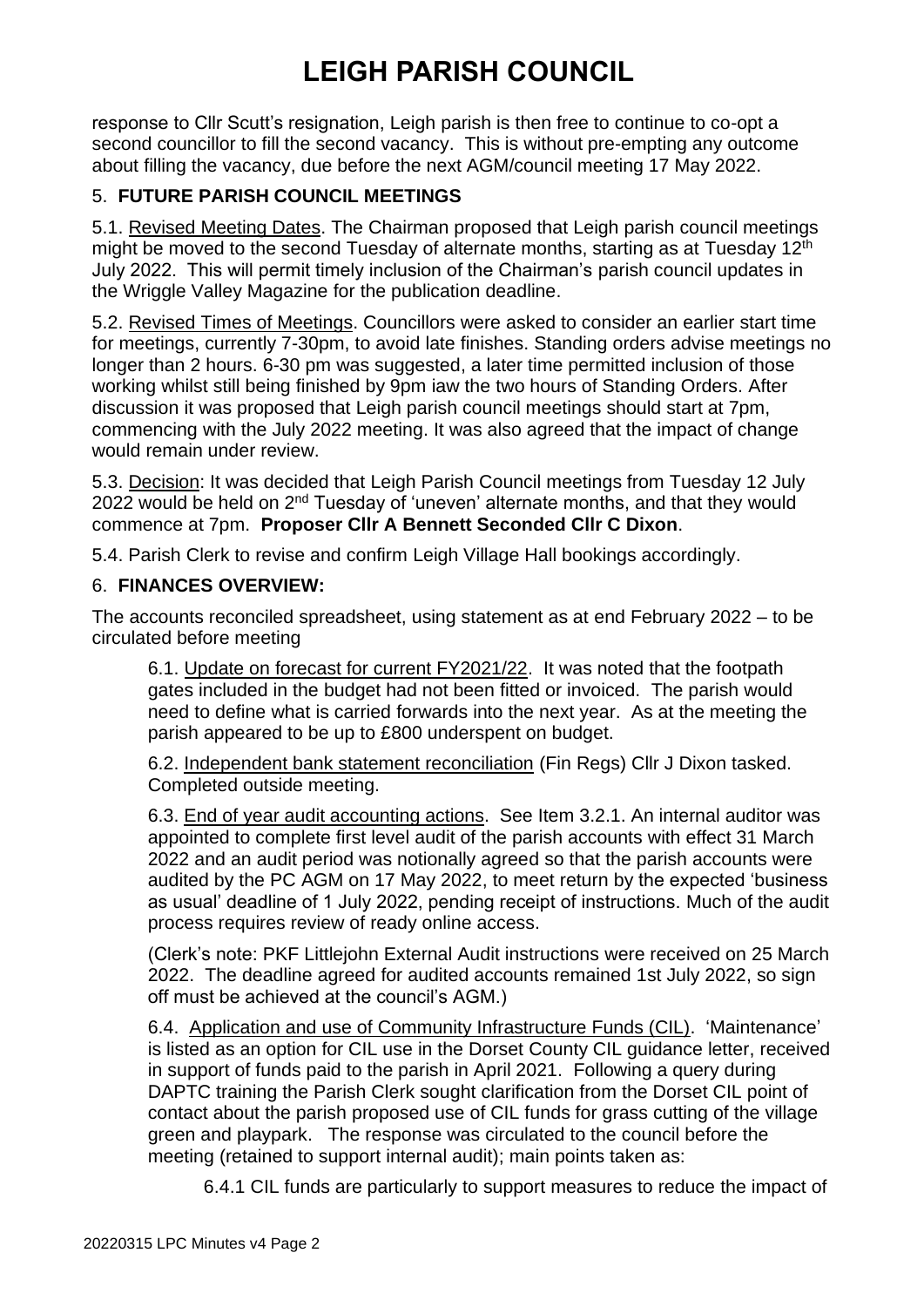the new building in the parish that attracts the levy, eg: support for increased facilities use, thus incurring more repairs, or measures to alleviate increased surface water run-off. It was particularly advised that the parish residents should be consulted.

*6.4.1.1. "It's important to consider that the parish council may be asked to justify how they spend the CIL money and would need to be able provide adequate justification. Our advice would be to spend the CIL money on something tangible, like a piece of infrastructure, as this is something that is easy for people to see and understand.* 

*6.4.1.2. However, it is up to the parish council how they choose to spend the CIL money. We would also advise consulting with your residents to see if there are projects they would like to see come forward in the area, which could be funded or part funded by the CIL money.*

This advice from Dorset Council was received and noted. The Chairman pointed out that the Play Park and Village Green were both new developments. It was agreed that grass cutting should be funded from CIL for 2021/22; and was also included the budget for 2022/23, as previously agreed (minutes LPC Meeting 20220115 Item 4.2).

#### 7. **APPROVAL OF PAYMENTS**.

A consolidated schedule of payments was agreed by the Councillors for payment from the man account, as attached, including:

7.1. Nil payments made since previous meeting, for formal approval record in minutes. **Total: £0** 

7.2. Payments for agreement in meeting: **£694-16** All from main account.

7.2.1. Impact of revised NALC pay rates. NALC had issued a belated revised pay scale for clerks and this was agreed for payment, reflecting in the overall clerk's pay in 7.2, including £28 to update the paid rate and subsequently applied for the remaining 3 months of the financial year. See variances sheet.

7.2.2. The consignment of dog waste sacks (2x packs/1600) was yet to be invoiced and would include post and packing up to a total of £65. (The final invoice was £64-26.)

7.3. Expected payments pending next meeting, ideally before year end: 31 March 2022: Village Hall invoice 2020 perhaps plus 2021 use: **up to £270-00**. Clerk's expenses had not been defined and were not submitted or expected by financial year end.

### 8. **LEIGH PARISH COUNCIL LETTER TO DORSET'S COUNTY CHIEF EXECUTIVE**

Subject: Failure of Dorset Council to provide adequate service**.** Response from Dorset CEO's office dated 20 Jan, plus other associated responses, are detailed under Items 14.1, 16.1 and 16.3 below.

### 9. **PARISH COUNCIL (CLERK) INFORMATION STORAGE REVIEW**

9.1. Cllr J Dixon's paper considering the parish information storage had been circulated. This recommended updated facilities, originally agreed with the clerk on appointment.

9.1.1. At the time, the appointment of the current clerk meant that Leigh lost access to the previously 'shared with other parishes' computer, as used by the outgoing clerk. It had been agreed that the incoming parish clerk would use her own laptop,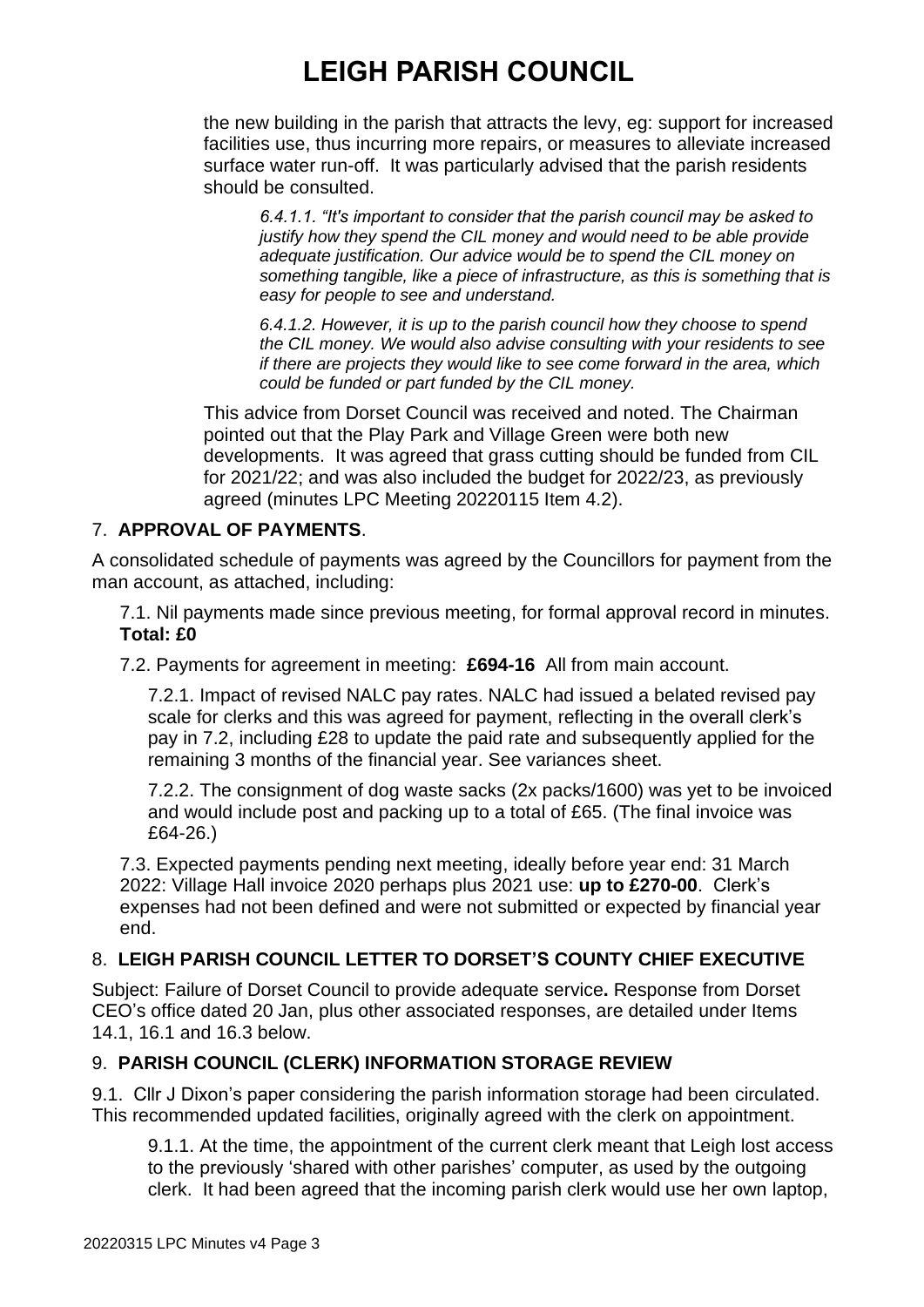wifi, security, programmes and printer, much as before with the only difference being the lap top provision.

9.1.2 It was noted by the clerk that her IT was professionally set up and included the parish email account that could then be routinely monitored. Parish information was stored to a separate hard drive. At the same time the parish had also ceased to pay a proportion of line charges and facilities use. It was confirmed that the parish was registered with the Information Commissioner, with the Parish Clerk as data protection officer. All official email contact with the parish was intended to be through the clerk on [leigh@dorset-aptc.gov.uk.](mailto:leigh@dorset-aptc.gov.uk)

9.2. All current councillors were 'on-line' and thus all would inevitably retain some parish council information. Councillors were expected to delete council material on ceasing to be a councillor. The council email was [leigh@dorset-aptc.gov.uk](mailto:leigh@dorset-aptc.gov.uk) and was to be used for official email contact. After discussion it was agreed that:

9.2.1. Cllr J Dixon would email councillors about how to set up their separate email address for Leigh parish council business. Councillors would then notify the parish clerk of their contact address and update individual Dorset ROI declarations accordingly.

9.2.2. The paper recommended that the council should consider the purchase of its own IT equipment. It was considered by council and as there were no strong views in support of the recommendation presented and because the Council's financial resources remain constrained, the Chairman proposed that the current arrangements would continue with an option to review again in the future. That proposal was unanimously agreed and the matter was closed.

9.2.3. Drafted (NALC-based) policies to be reviewed again for upload to the separate parish website.

#### 10. **PLAYPARK UPDATE.**

Cllr Scutt, who would normally lead on the Playpark update, had recently resigned. The Chairman referred to a meeting at the Play Park the previous week with the Play Park Committee Chairman to view the equipment.

10.1. Repairs and works in response to the 2021 RoSPA Report. Cllr Scutt had previously circulated notes and costings to carry out repairs and upgrades after the playpark relocation. One mat had now been re-levelled. It was considered that the remaining identified issues, all assessed in the report as 'low risk', were acceptable for the time being. The next RoSPA annual safety inspection was due shortly and booked for May 2022.

10.2. Next Project / Future Works. There are about 25 older children in the parish for which there is no provision aside from the village green. The Playpark Committee had sought tenders to install a zip wire – costings were around £16k.

10.2.1. Councillors welcomed the concept and were appreciative of the work that the Playpark Committee had done. However, they were concerned there were a number of questions that needed to be resolved before a decision could be made:

- Expected life of the installation
- Expected routine and major maintenance schedules
- An outline of how the necessary funds would be raided. At the moment,
	- o Some £2k is in the playpark sub account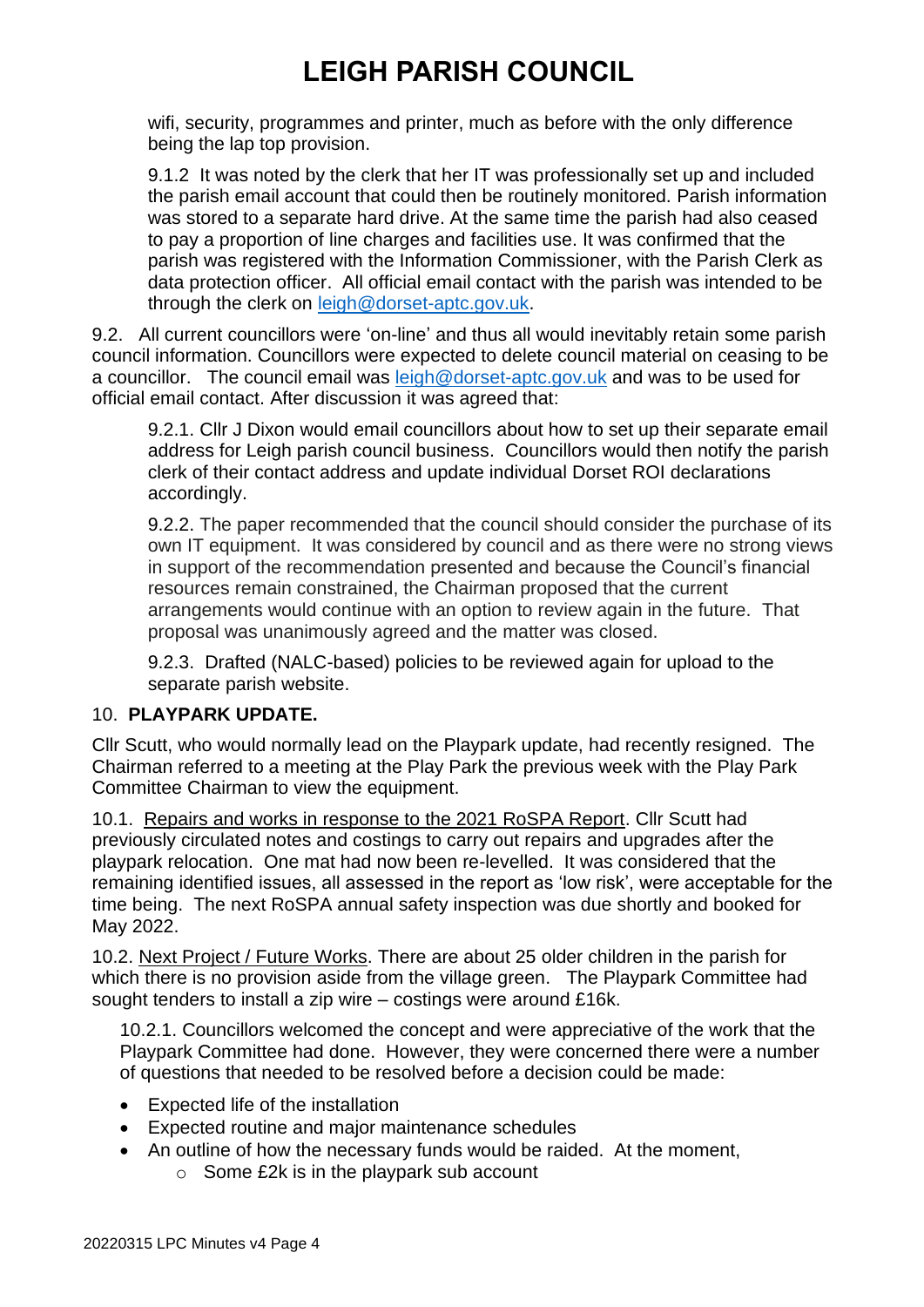$\circ$  It was understood that a similar amount was presently held by the Playpark committee

o If Grants etc were to be applied for, who was going to lead on this. Nobody was present from the Playpark committee to advise on these issues. The PC therefore felt that, while the project had merit, it was in no position at the moment to give the project the go-ahead. It was hoped that further information would be available at the May meeting. The Chairman undertook to inform the Play Park Committee of the council's decision.

#### 11. **VILLAGE GREEN UPDATE.**

11.1. Annabel Ward had been the Village Green lead. A replacement councillor was sought to take the lead on the project. Cllr M Read volunteered to fill the role in due course.

11.2. Grass Cutting (including Play Park.) 2022. Matter arising from previous meeting. The Clerk confirmed that she had contacted Mr Holder about grass cutting the Green and Playpark areas. It had been agreed by email that Mr Holder was available to complete the work across the same areas up to twice a month, depending on need:

- There would be a more extensive cut at greater cost, after the flowering season.
- Rates would be the same as for 2021 and invoiced to the Parish Clerk, who would monitor the work and its costs.

11.3. Dog waste bag dispensers. See Item 7.2.1. More bags were purchased by the Parish. The Clerk was topping up dispensers as required, although others were undertaking the same for the Village Hall Committee, so the apparent cost of £65 over nearly 2 years was short of reality. Accordingly, there was no clear view of use across the 3 dispensers, as the Village Hall had purchased more already, albeit not the correct size. The Clerk undertook to clarify more realistic and consistent top up arrangements.

### 12. **CLIMATE CHANGE INITIATIVE.**

Cllr C Dixon reported that the parish had been successful in its grant application to fund a series of 10 talks over the next 12 months. The talks would be organized by Leigh Climate Group and held over a wider area than within Leigh alone. The grant received was ring fenced and spend against it was controlled by the Climate Group.

#### 13. **FLOOD ALLEVIATION.**

13.1. East stream update. A local working party, made up of adjacent landowners and several Councillors, had cleared the debris build up along some 250m downstream of Leigh garage bridge.

13.2. West steam update. A 'leaky dam', consisting of a pipe and bund, was being considered as a possibility. FWAG(SW) had been approached with regard to advice and potential part funding. Any proposal would need the associated landowners' agreement.

#### 14. **PLANNING**

#### 14.1. County Planning Communications and yet to be Authorised Developments:

14.1.1. Two sites within the parish appear to have been or are being significantly developed without appropriate planning permission: 'The Poplars' at Three Gates; and a dwelling on the Leigh – Batcombe Road just south of where the River Wriggle flows under that road.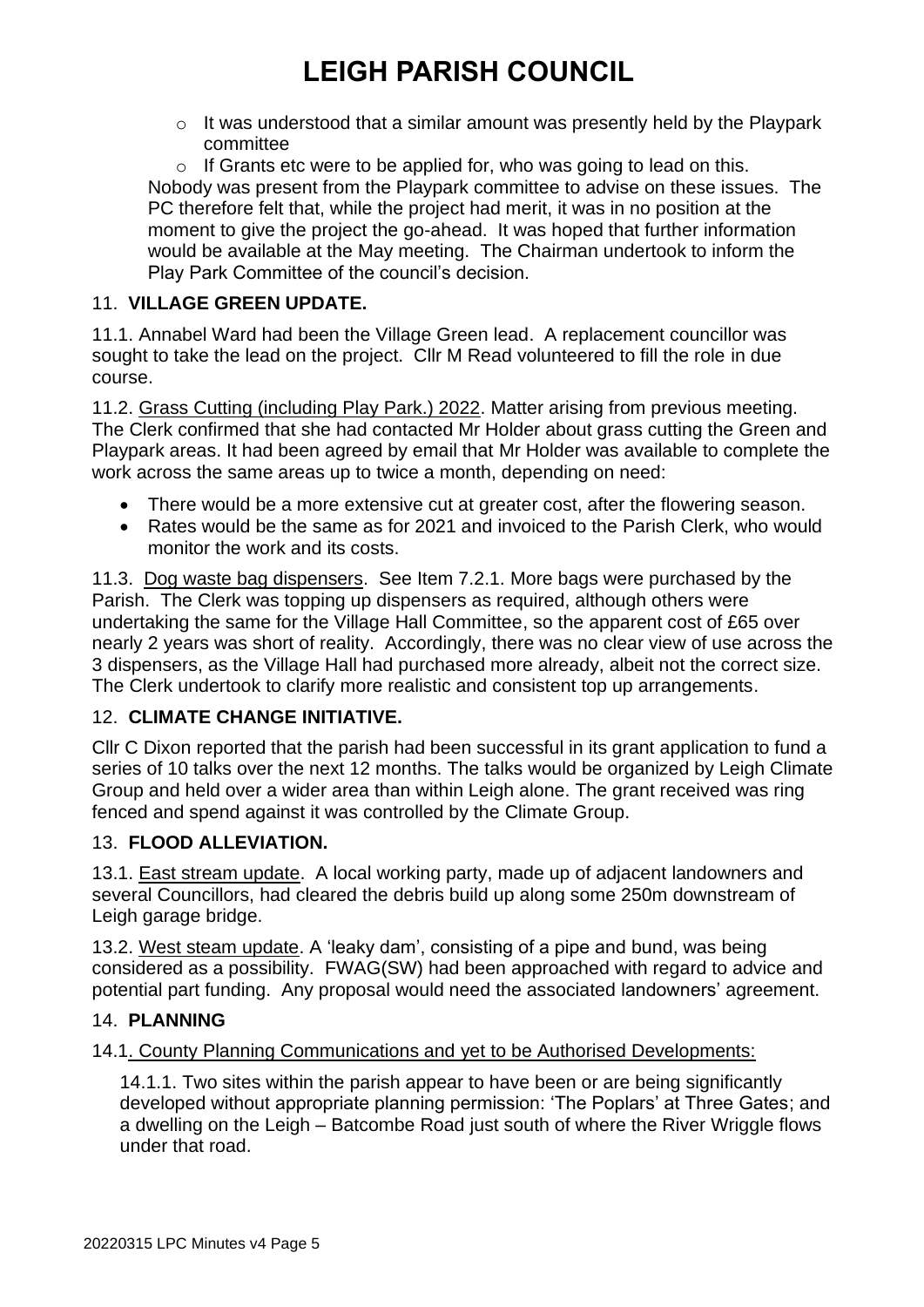14.1.2. Dorset Council has now served Planning Contravention Notices on the persons identified as holding Title to the land at both locations.

#### 14.2. **To consider Parish Planning Matters**. Updates since previous meeting.

14.2.1. P/FUL/2022/00644 Agricultural Access at DT9 6HT. Response in support provided by 3 March 2022 deadline.

14.2.2. P/VOC/2021/05531. Hunts Bridge Farm. Permission granted 9 February 2022.

14.2.3. P/FUL/2021/05103. Frampton Farm. All weather riding arena. Permission granted 10 February 2022.

14.2.3. Awaiting Decisions (see previous minutes):

14.2.3.1. P/FUL/2021/04994. Land next to Rose Cottage, South Street (1 dwelling).

14.2.3.2. P/FUL/2021/03243. Carpenters Arms. Reconfigure dwellings. Plus parking and gardens.

14.2.3.3. P/FUL/2021/02492. Black Barn, Back Drove. Replace Pole barn with agricultural storage building.

14.2.3.4. WD/D/21/00121. Land next Greenham House – 1 x dwelling.

### 15. **PARISH RESPONSE TO DORSET LOCAL PLAN**

Cllr C Dixon had been asked to review and consider a CPRE report about the Dorset Local Plan Campaign Alliance. This urged Dorset Council to re-examine the housing targets and the underlying assumptions, and to revise the housing targets to meet a realistic figure to meet local need. She had circulated her observations in an email to the councillors on 28 February 2022 and recommended that LPC supported the campaign by adding its name to the list of supporting councils.

15.1. The Chairman thanked Cllr Dixon for her review. Concern was expressed that the Campaign Alliance had ignored the government figure regarding the number of new houses Dorset Council was legally mandated to provide. Moreover, the PC recognised the need for social housing and realistically affordable homes for Dorset residents.

15.2. **Decision**. On balance, the PC decided not to add its name to the Campaign Alliances letter at this stage.

### **HIGHWAYS AND BY-WAYS**

16.1 Extension of Three Gates Speed limit**.** Mr Paul Thatcher (Dorset Highways) had now (email 21 Jan 2022) stated that despite the evidence of the speed of traffic through Three Gates, he considered '*there is not a need, nor significant support for the extension of the existing Totnell 40mph speed limit'*. However, he had provided no evidence to support his claim.

16.1.1. Accordingly, the Chairman thus proposed to survey the residents of Three Gates, and the users of the Equestrian Centre and Pogles Wood, for their views on the need for a speed limit below the current 60mph national limit. Once this was quantified, a further letter would be sent to the CEO. The PC endorsed this approach.

16.2. Community Speed Watch. It was confirmed that the scheme was formally operating in the village again. The PC expressed its appreciation to all those involved in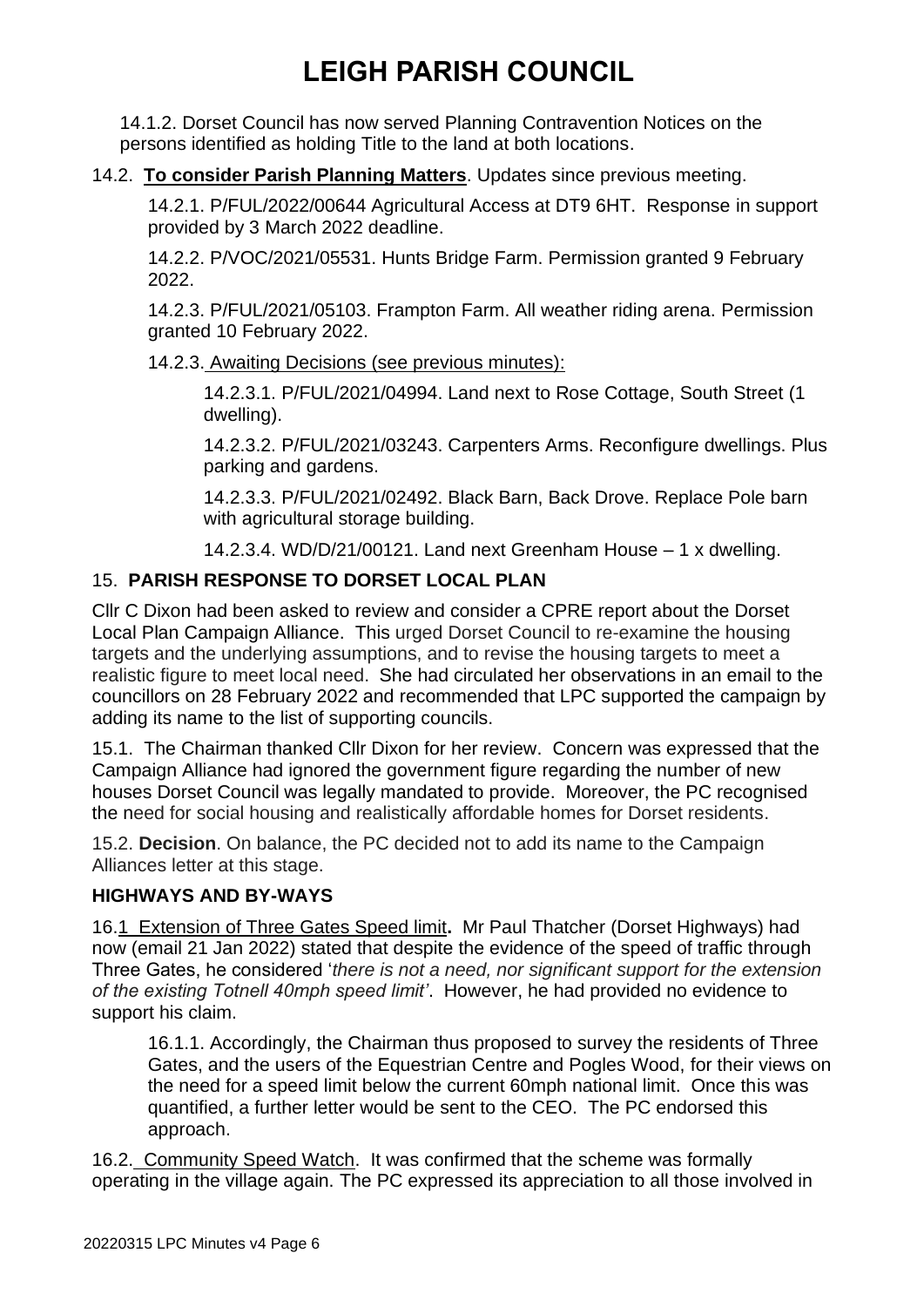the resurrection and now execution of this initiative.

16.3.1 Community Links: Road salt/gritting Dorset Council has now agreed to include, as part of Leigh's 'Blue Route community link', the road from Totnell Corner along Bailey Ridge to its junction with the A352 at Longburton,. Previously Leigh's community link had only connected with the main road system via the road to Chetnole.

16.3.2. It should be noted however that such community link routes are only treated when snow is forecast or if temperatures are expected to fall below freezing for a prolonged period. Even if the gritters are out on the main roads, it does not necessarily mean that Leigh's community link has been similarly treated.

Leigh's Winter weather plan to be revised accordingly – Clerk to action.

16.4. By-Ways:

16.4.1. Bound Lane - application T638 for change of status. The Clerk had circulated her research into the parish minutes lodged in the County Record Office. The definition of Leigh's various droves and tracks had been considered at a public meeting in November 1972. According to the minutes of this meeting, it had been agreed that Bound Lane should be classified as a Bridleway to the west of Bound Lane Farm. Further investigation was potentially required.

16.4.2. Longbridge Drove**.** In support of matters raised by 16.4.1, frequent and irregular use of the still closed Longbridge Drove, including 'nuisance driving', had been reported by a resident. She was advised to report the matter to the police and copied to Dorset Council (and Clerk) on each occurrence, where possible together with registration numbers and similar. Correspondence continues with the Parish Clerk.

#### 17. **COMMUNITY GOVERNANCE REVIEW.**

The Chairman reported that he had discussed correspondence circulated previously with former councillor Graham Bugler, who had kindly undertaken to review the developments on behalf of the council. It was considered that proposals to date did not affect Leigh.

18. **CORRESPONDENCE RECEIVED**. Not covered previously in meeting.

Notification of a county school bus review had been sent to the parish clerk. The parish clerk undertook to let users know, although it was taken to have been circulated through the schools.

#### 19. **ITEMS OF AN URGENT NATURE – SUBJECT TO CHAIRMAN'S APPROVAL**

19.1. Queen's Platinum Jubilee. See previous minutes defined as follows. Jubilee Information is centred on the Village Shop. Arrangements were in hand for:

19.1.1. 2nd June 2022: Proposed Beacon location adjacent to the Miz Maze – Cllr Vincent agreed to discuss with his father.

19.1.2. Sunday 5 June 2022: Village Lunch. The Parish Council was asked to fund for the village:

19.1.2.1. A Bouncy Castle

19.1.2.2. Ice cream

19.2. **Decision.** As so much of the celebration remained in plan, especially numbers and costs, it was considered that the parish council at this stage might grant up to £500 in support of Jubilee celebrations Agreed unanimously.